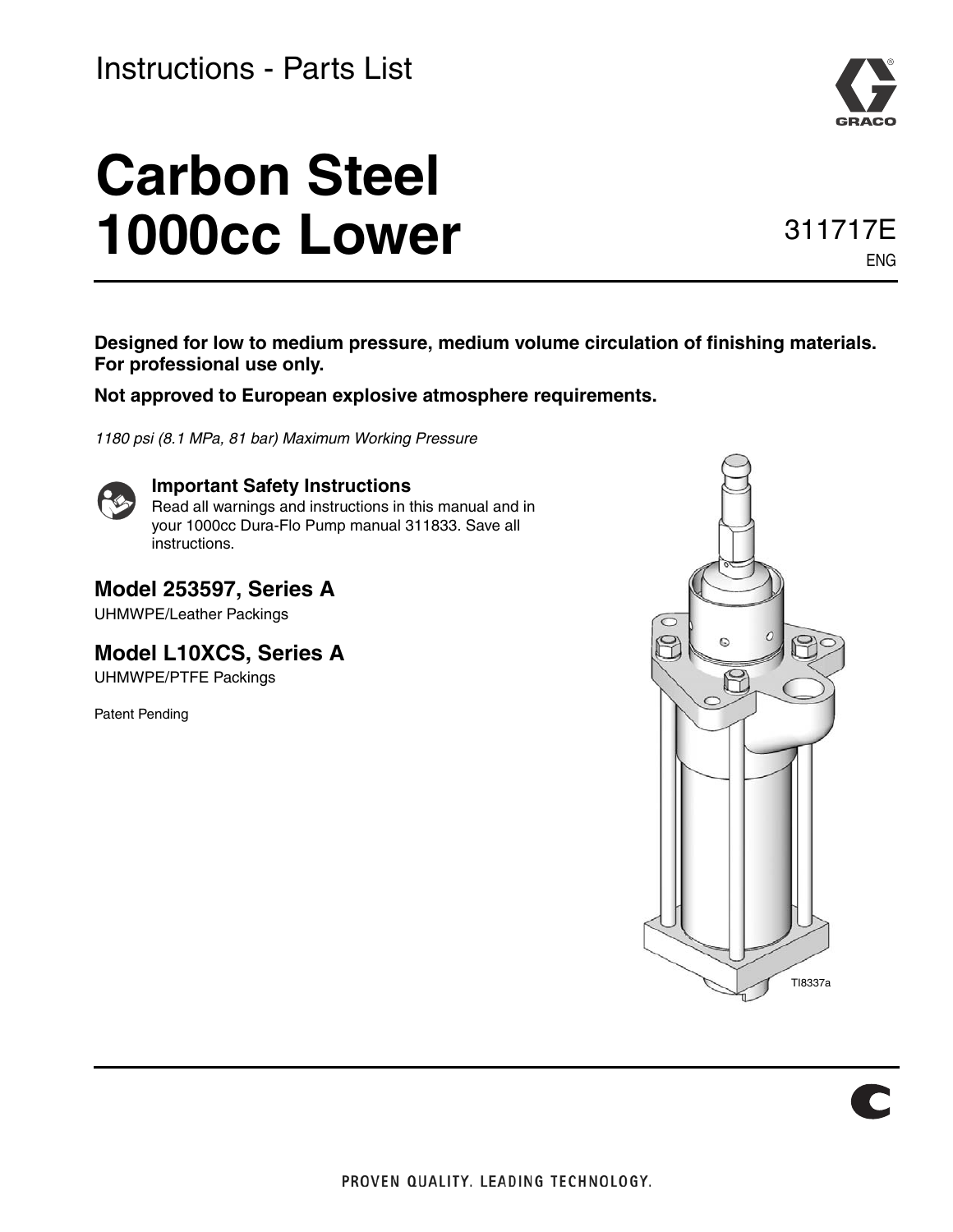# **Contents**

|  |  |  |  |  | Pressure Relief Procedure  4<br>Check Valve Adjustment  6 |
|--|--|--|--|--|-----------------------------------------------------------|

| Outlet Housing Mounting Hole Layout 10 |  |
|----------------------------------------|--|
|                                        |  |
| Graco Standard Warranty 12             |  |
| Graco Information 12                   |  |

# **Warnings**

The following warnings are for the setup, use, grounding, maintenance, and repair of this equipment. The exclamation point symbol alerts you to a general warning and the hazard symbol refers to procedure-specific risk. Refer back to these warnings. Additional, product-specific warnings may be found throughout the body of this manual where applicable.

|                                                         | $\hat{N}$ WARNING                                                                                                                                                                                                                                                                                                                                                                                                                                                                                                                                                                                                                                                                                                                                                                                                                                                                                                                                                                                                 |
|---------------------------------------------------------|-------------------------------------------------------------------------------------------------------------------------------------------------------------------------------------------------------------------------------------------------------------------------------------------------------------------------------------------------------------------------------------------------------------------------------------------------------------------------------------------------------------------------------------------------------------------------------------------------------------------------------------------------------------------------------------------------------------------------------------------------------------------------------------------------------------------------------------------------------------------------------------------------------------------------------------------------------------------------------------------------------------------|
| $\begin{bmatrix} 1 & 1 \\ 1 & 1 \\ 1 & 1 \end{bmatrix}$ | <b>FIRE AND EXPLOSION HAZARD</b><br>Flammable fumes, such as solvent and paint fumes, in work area can ignite or explode. To help prevent<br>fire and explosion:<br>Use equipment only in well ventilated area.<br>Eliminate all ignition sources; such as pilot lights, cigarettes, portable electric lamps, and plastic drop<br>cloths (potential static arc).<br>Keep work area free of debris, including solvent, rags and gasoline.<br>Do not plug or unplug power cords, or turn power or light switches on or off when flammable fumes<br>$\bullet$<br>are present.<br>Ground all equipment in the work area. See Grounding instructions.<br>$\bullet$<br>Use only grounded hoses.<br>$\bullet$<br>Hold gun firmly to side of grounded pail when triggering into pail.<br>$\bullet$<br>If there is static sparking or you feel a shock, stop operation immediately. Do not use equipment<br>$\bullet$<br>until you identify and correct the problem.<br>Keep a working fire extinguisher in the work area. |
|                                                         | <b>PRESSURIZED EQUIPMENT HAZARD</b><br>Fluid from the gun/dispense valve, leaks, or ruptured components can splash in the eyes or on skin and<br>cause serious injury.<br>Follow Pressure Relief Procedure in this manual, when you stop spraying and before cleaning,<br>checking, or servicing equipment.<br>Tighten all fluid connections before operating the equipment.<br>Check hoses, tubes, and couplings daily. Replace worn or damaged parts immediately.                                                                                                                                                                                                                                                                                                                                                                                                                                                                                                                                               |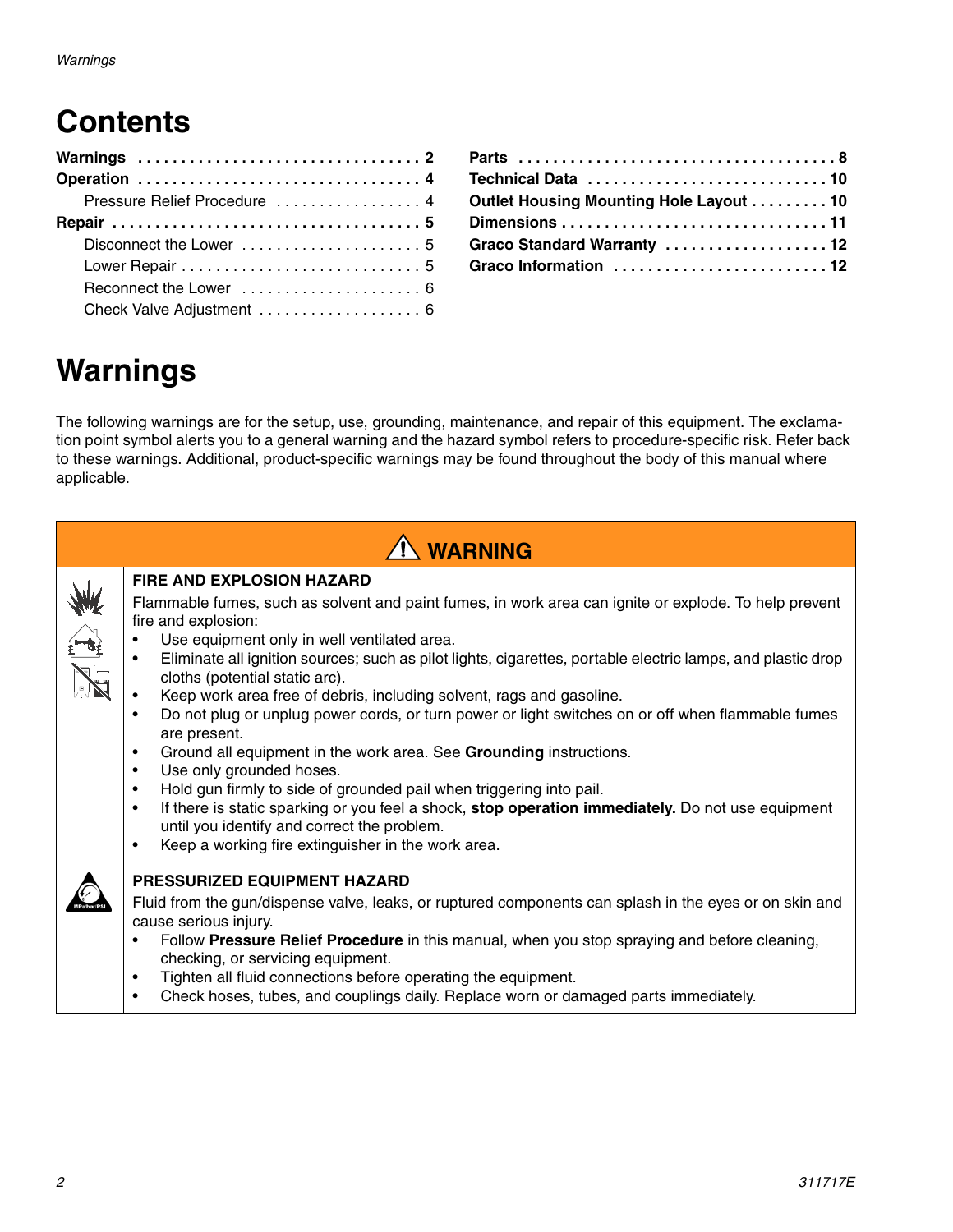| <b>N</b> WARNING                                                                                                                                                                                                                                                                                                                                                                                                                                                                                                                                                                                                                                                                                                                                                                                                                                                                                                                                                                                                                                                                                                                                                                                                                                                    |
|---------------------------------------------------------------------------------------------------------------------------------------------------------------------------------------------------------------------------------------------------------------------------------------------------------------------------------------------------------------------------------------------------------------------------------------------------------------------------------------------------------------------------------------------------------------------------------------------------------------------------------------------------------------------------------------------------------------------------------------------------------------------------------------------------------------------------------------------------------------------------------------------------------------------------------------------------------------------------------------------------------------------------------------------------------------------------------------------------------------------------------------------------------------------------------------------------------------------------------------------------------------------|
| <b>EQUIPMENT MISUSE HAZARD</b><br>Misuse can cause death or serious injury.<br>Do not operate the unit when fatigued or under the influence of drugs or alcohol.<br>٠<br>Do not exceed the maximum working pressure or temperature rating of the lowest rated system<br>٠<br>component. See Technical Data in all equipment manuals.<br>Use fluids and solvents that are compatible with equipment wetted parts. See Technical Data in all<br>$\bullet$<br>equipment manuals. Read fluid and solvent manufacturer's warnings. For complete information<br>about your material, request MSDS forms from distributor or retailer.<br>Check equipment daily. Repair or replace worn or damaged parts immediately with genuine manu-<br>$\bullet$<br>facturer's replacement parts only.<br>Do not alter or modify equipment.<br>$\bullet$<br>Use equipment only for its intended purpose. Call your distributor for information.<br>$\bullet$<br>Route hoses and cables away from traffic areas, sharp edges, moving parts, and hot surfaces.<br>$\bullet$<br>Do not kink or over bend hoses or use hoses to pull equipment.<br>$\bullet$<br>Keep children and animals away from work area.<br>$\bullet$<br>Comply with all applicable safety regulations.<br>$\bullet$ |
| <b>MOVING PARTS HAZARD</b><br>Moving parts can pinch or amputate fingers and other body parts.<br>Keep clear of moving parts.<br>$\bullet$<br>Do not operate equipment with protective guards or covers removed.<br>$\bullet$<br>Pressurized equipment can start without warning. Before checking, moving, or servicing equipment,<br>$\bullet$<br>follow the Pressure Relief Procedure in this manual. Disconnect power or air supply.<br><b>TOXIC FLUID OR FUMES HAZARD</b><br>Toxic fluids or fumes can cause serious injury or death if splashed in the eyes or on skin, inhaled, or<br>swallowed.<br>Read MSDS's to know the specific hazards of the fluids you are using.<br>$\bullet$<br>Store hazardous fluid in approved containers, and dispose of it according to applicable guidelines.<br>$\bullet$                                                                                                                                                                                                                                                                                                                                                                                                                                                    |
| Always wear impervious gloves when spraying or cleaning equipment.<br>$\bullet$<br>PERSONAL PROTECTIVE EQUIPMENT<br>You must wear appropriate protective equipment when operating, servicing, or when in the operating<br>area of the equipment to help protect you from serious injury, including eye injury, inhalation of toxic<br>fumes, burns, and hearing loss. This equipment includes but is not limited to:<br>Protective eyewear<br>٠<br>Clothing and respirator as recommended by the fluid and solvent manufacturer<br>$\bullet$<br>Gloves<br>$\bullet$<br>Hearing protection<br>$\bullet$                                                                                                                                                                                                                                                                                                                                                                                                                                                                                                                                                                                                                                                              |
| <b>SKIN INJECTION HAZARD</b><br>High-pressure fluid from dispense valve, hose leaks, or ruptured components will pierce skin. This may<br>look like just a cut, but it is a serious injury that can result in amputation. Get immediate surgical<br>treatment.<br>Do not point dispense valve at anyone or at any part of the body.<br>$\bullet$<br>Do not put your hand over the end of the dispense nozzle.<br>٠<br>Do not stop or deflect leaks with your hand, body, glove, or rag.<br>$\bullet$<br>Follow Pressure Relief Procedure in this manual, when you stop spraying and before cleaning,<br>$\bullet$<br>checking, or servicing equipment.                                                                                                                                                                                                                                                                                                                                                                                                                                                                                                                                                                                                              |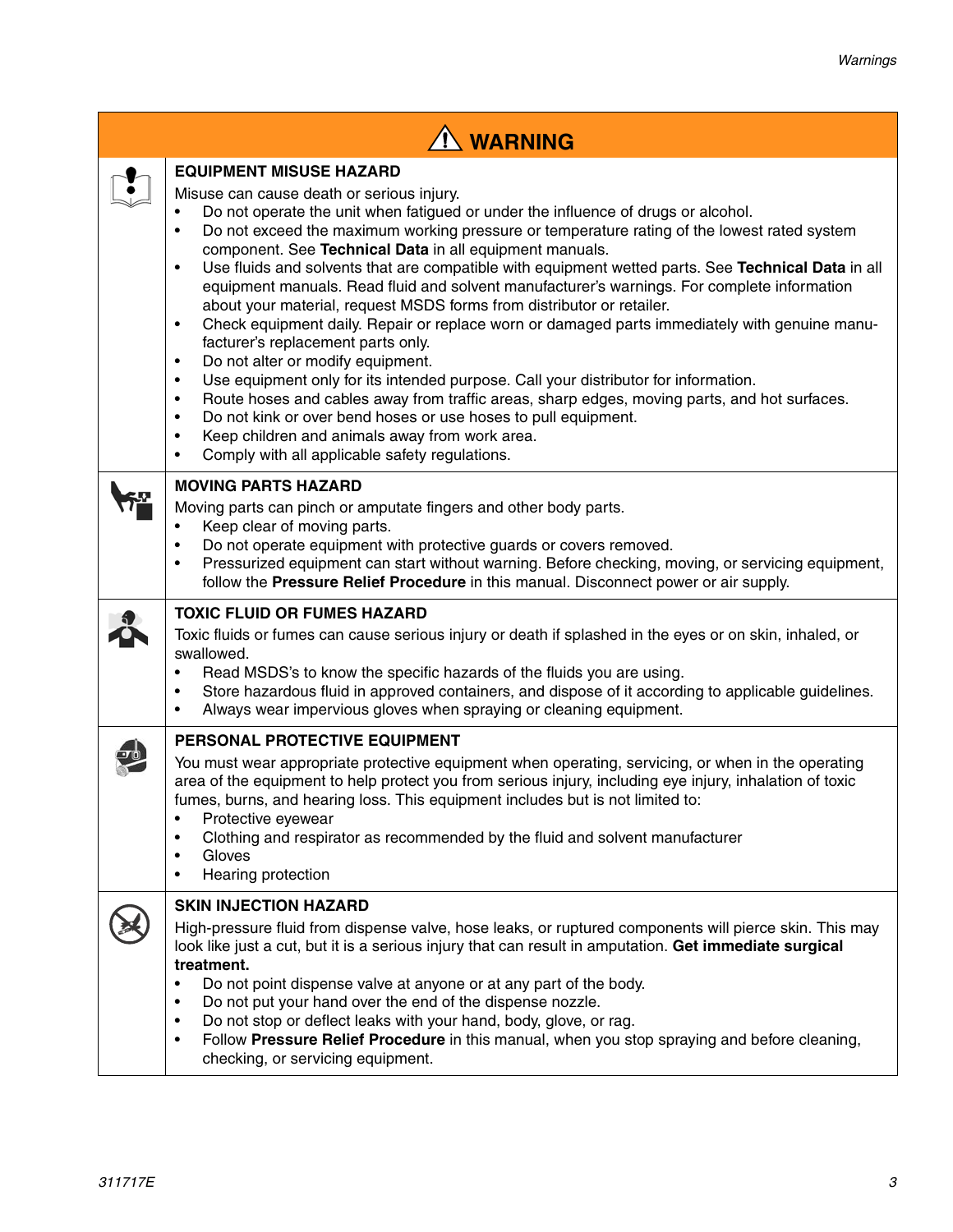# <span id="page-3-0"></span>**Operation**

### <span id="page-3-1"></span>**Pressure Relief Procedure**



- 1. Engage trigger lock.
- 2. *Air-Powered Pumps only:* Close the bleed-type master air valve.

*Hydraulic-Powered Pumps only:* Close the hydraulic supply line valve first, then the return line valve.

- 3. Disengage the trigger lock.
- 4. Hold a metal part of the gun firmly to a grounded metal pail. Trigger the gun to relieve pressure.
- 5. Engage the trigger lock.
- 6. Open all fluid drain valves in the system, having a waste container ready to catch drainage. Leave drain valve(s) open until you are ready to spray again.
- 7. If you suspect the spray tip or hose is clogged or that pressure has not been fully relieved after following the steps above, VERY SLOWLY loosen tip guard retaining nut or hose end coupling to relieve pressure gradually, then loosen completely. Clear hose or tip obstruction.

#### **CAUTION**

*Hydraulic-Powered Pumps only:* When shutting down the hydraulic system, always shut off the hydraulic supply line shutoff valve first, and then the return line shutoff valve to prevent overpressurizing the motor or its seals. When starting the hydraulic system, open the return line shutoff valve first.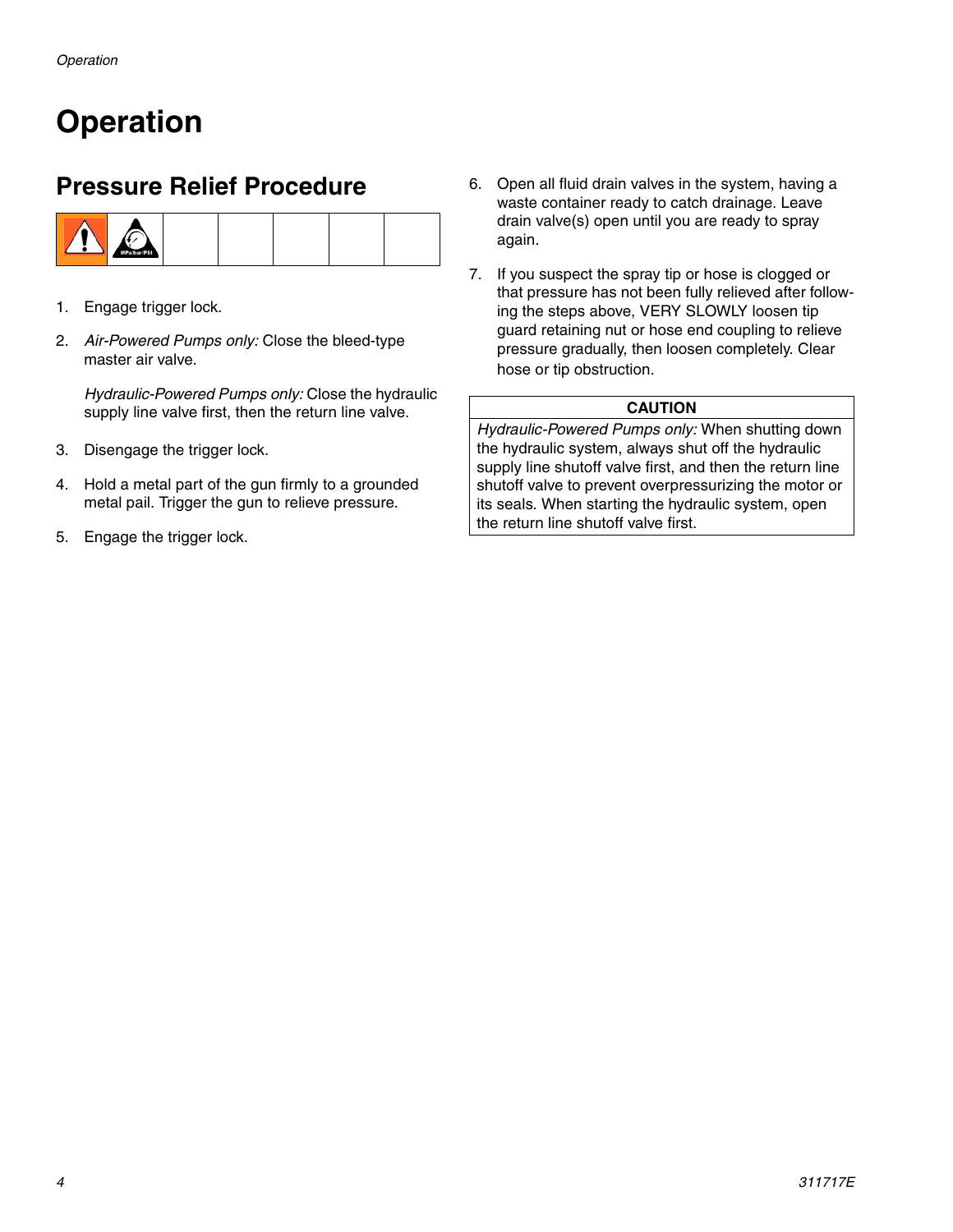# <span id="page-4-0"></span>**Repair**

- To service the pump assembly, see manual 311833.
	- To service the air motor, see manual 311238.

### <span id="page-4-1"></span>**Disconnect the Lower**



- 1. Flush the pump, if possible. Relieve the pressure, see Pressure Relief Procedure on page [4](#page-3-1).
- 2. Disconnect the hoses from the lower and plug the ends to prevent fluid contamination.
- 3. Remove the pump from its mounting and place it in a vise.
- 4. Disconnect the lower from the motor as explained in your separate pump manual.

### <span id="page-4-2"></span>**Lower Repair**

### **Intake Valve**

- 1. Remove the hex nuts (1) and washers (30) from the tie rods (18). Unscrew the tie rods from the intake valve. Remove the intake valve from the pump.
- 2. Disassemble the intake valve. Take note of which set of holes the ball stop pin (14) is in.
- 3. Clean all parts thoroughly, and inspect them for wear or damage. Replace parts as needed.
- 4. Reassemble the valve. Place the ball stop pin (14) in the same holes from which it was removed. If you want to change the fluid flow through the pump, place the pin in a different set of holes. Refer to Check Valve Adjustment, page [6.](#page-5-1)
- 5. If no further service is needed, reinstall the intake valve on the pump. Torque the hex nuts (1) evenly to 50-60 ft-lb (68-81 N•m), using a criss-cross tightening pattern.

#### **Piston**

- 1. Remove the intake valve as explained above.
- 2. Pull the cylinder (24) down, off the piston assembly.
- 3. Unscrew the piston retainer screws (12). Remove the piston parts from the displacement rod (22).
- 4. Clean all parts thoroughly, and inspect them for wear or damage. Replace parts as needed.
- 5. Place the gasket (49) and ball (3) on the piston retainer (27). Install these parts in the displacement rod.
	- The piston retainer (27) must not obstruct the ports  $\mathbb A$  in the displacement rod (22).
- 6. Install one cup packing (17) on the displacement rod (22). Be sure the lips of the packing face up.
- 7. Install the packing spacer (16). Position one cup packing (17) on the displacement rod so the lips of the packing face down.
- 8. Install the piston guide (21). Install the four screws (12) through the piston assembly and screw them into the displacement rod (22). Torque the screws evenly to 30-40 ft-lb (41-54 N•m), using a criss-cross tightening pattern.
- 9. If no further service is need, go to Throat Packings. If no further service is needed, slide the cylinder (24) and gaskets (49\*) over the piston assembly. Install the intake valve. Torque the nuts (1) evenly to 50-60 ft-lb (68-81 N•m).

### **Throat Packings**

- 1. Remove the intake valve and the cylinder (24) as explained in the previous sections.
- 2. Remove the wet cup (45).
- 3. Pull the displacement rod (22) out of the bottom of the outlet housing (46).
- 4. Remove the throat packings and glands from the outlet housing (46).
- 5. Clean all parts thoroughly, and inspect them for wear or damage. Replace parts as needed.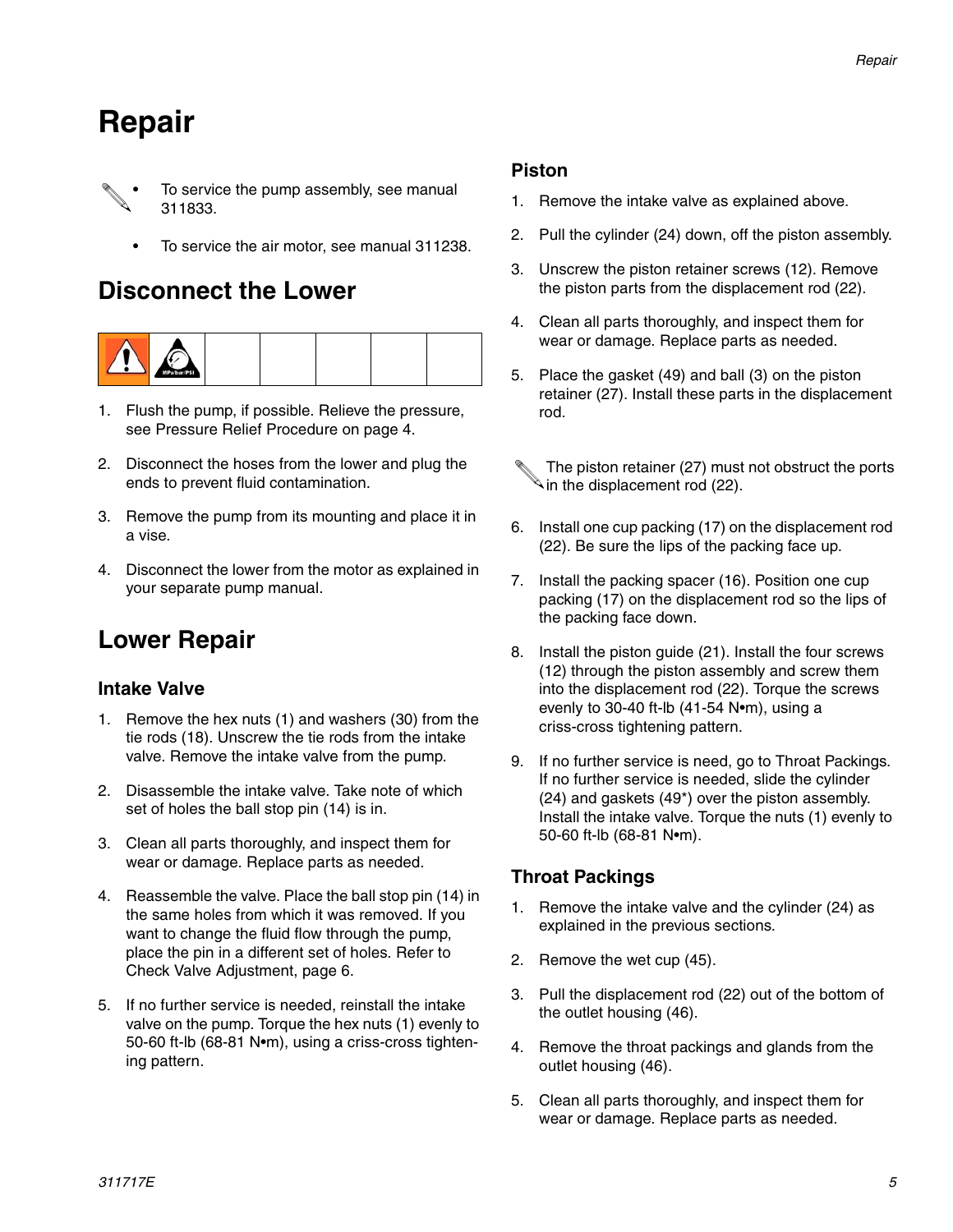- Always replace the male gland (40) and the bearing  $\mathcal{A}(47)$  when the throat packings are replaced.
- 6. Install the throat packings into the outlet housing (46) one at a time in the following order, with the lips of the v-packings facing down:

The male gland (40\*), two UHMWPE v-packings (41\*), one leather v-packing (42\*), one UHMWPE v-packing, one leather v-packing (42\*), one UHM-WPE v-packing, and the bearing (41). Loosely install the wet cup (45).

7. Push the displacement rod (22) up into the outlet housing (46) until it protrudes from the wet cup (45). Continue reassembling the pump in the reverse order of disassembly. Tighten the wet cup just tight enough to prevent leakage.

### <span id="page-5-0"></span>**Reconnect the Lower**

- 1. Reinstall the displacement pump on the motor as explained in your pump manual.
- 2. Reconnect the ground wire to the motor.

### <span id="page-5-1"></span>**Check Valve Adjustment**

The fluid piston and intake valves are factory-set for high-volume pumping of heavy, spray-viscosity fluids.

*For lighter fluids or lower volume requirements, or to reduce surging at the stroke change-over,* decrease the travel of the balls (3 and 4). Move the pins (2) to a lower set of holes. See **[Parts](#page-7-0)**, page [8](#page-7-0) and refer to disassembly procedure above.

If the ball travel is too short for the fluid being pumped, the fluid flow will be restricted.

*For heavier fluids or to increase the flow,* increase the travel of the balls (3 and 4). See **[Parts](#page-7-0)**, page [8](#page-7-0) and refer to disassembly procedure above.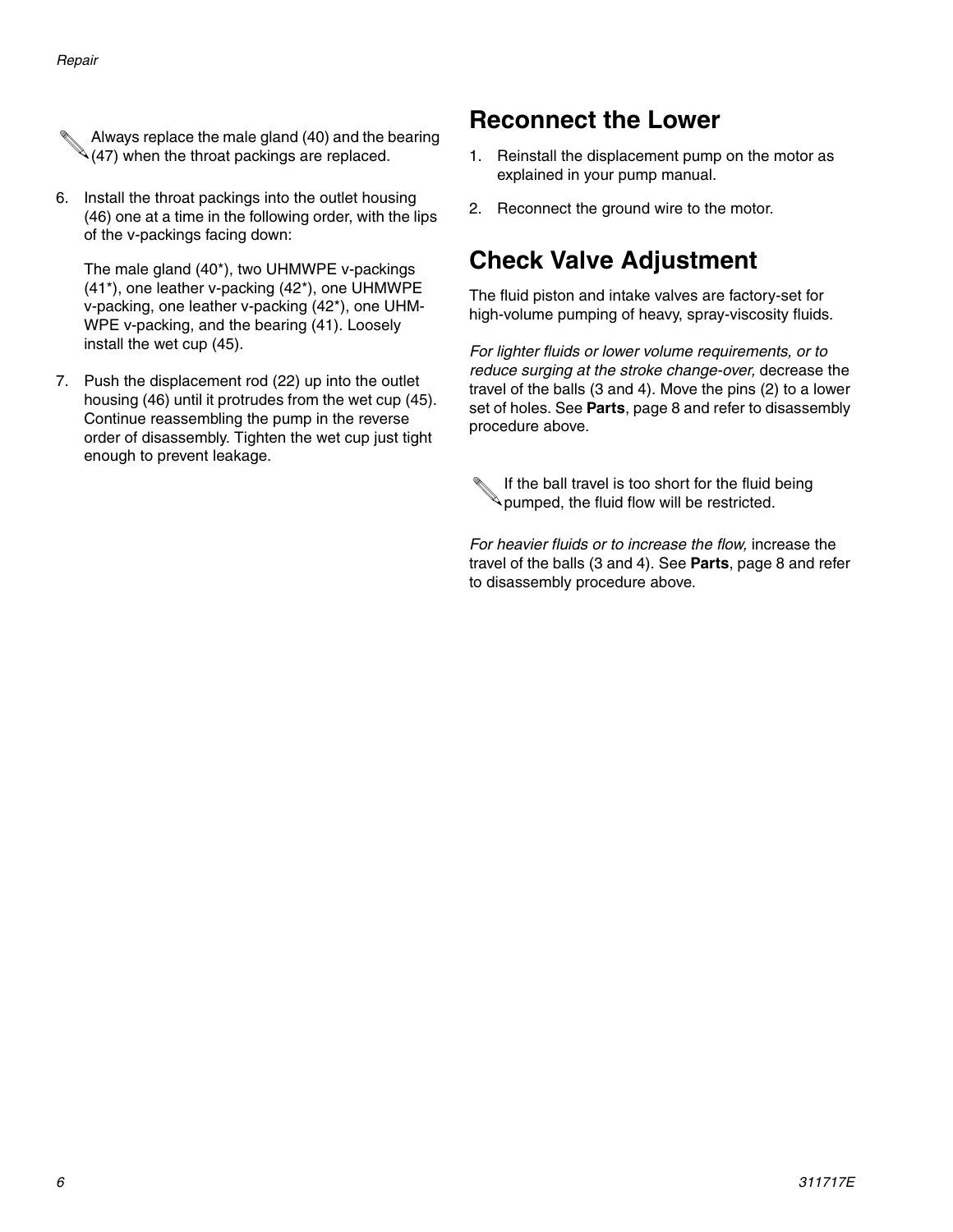

- Apply anti-seize lubricant to all packings.
- Torque to 30-40 ft-lb (22-30 N•m).
- $\mathbb{R}$  Torque to 50-60 ft-lb (37-44N•m).
- Apply thread sealant.
- $5\text{\textdegree}$  Apply medium strength threadlocker.
- $\textcircled{\textsc{i}}$  Torque 75-80 ft-lb (55-59 N•m).
- $\Delta$  Lips of v-packings must face down.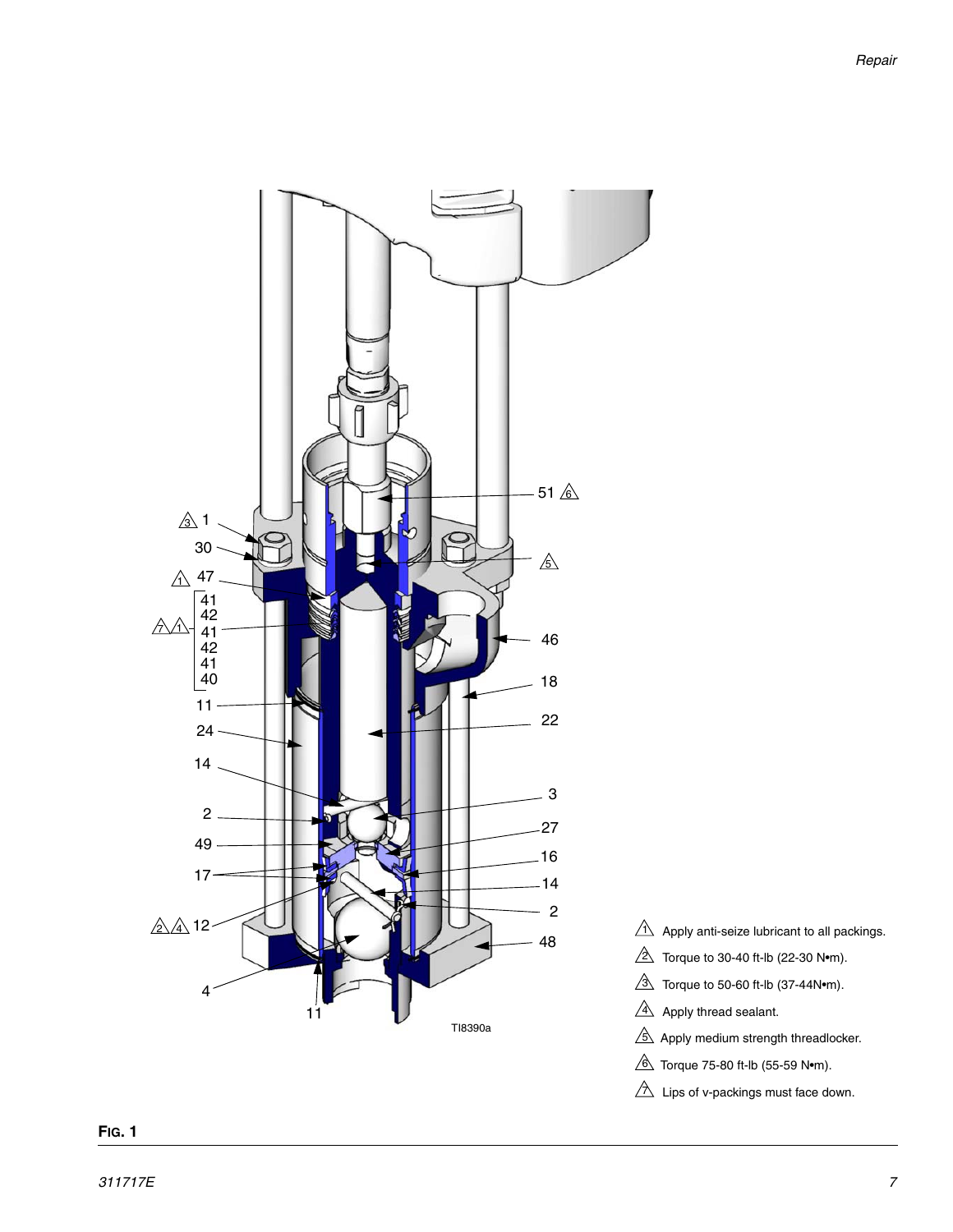# <span id="page-7-0"></span>**Parts**

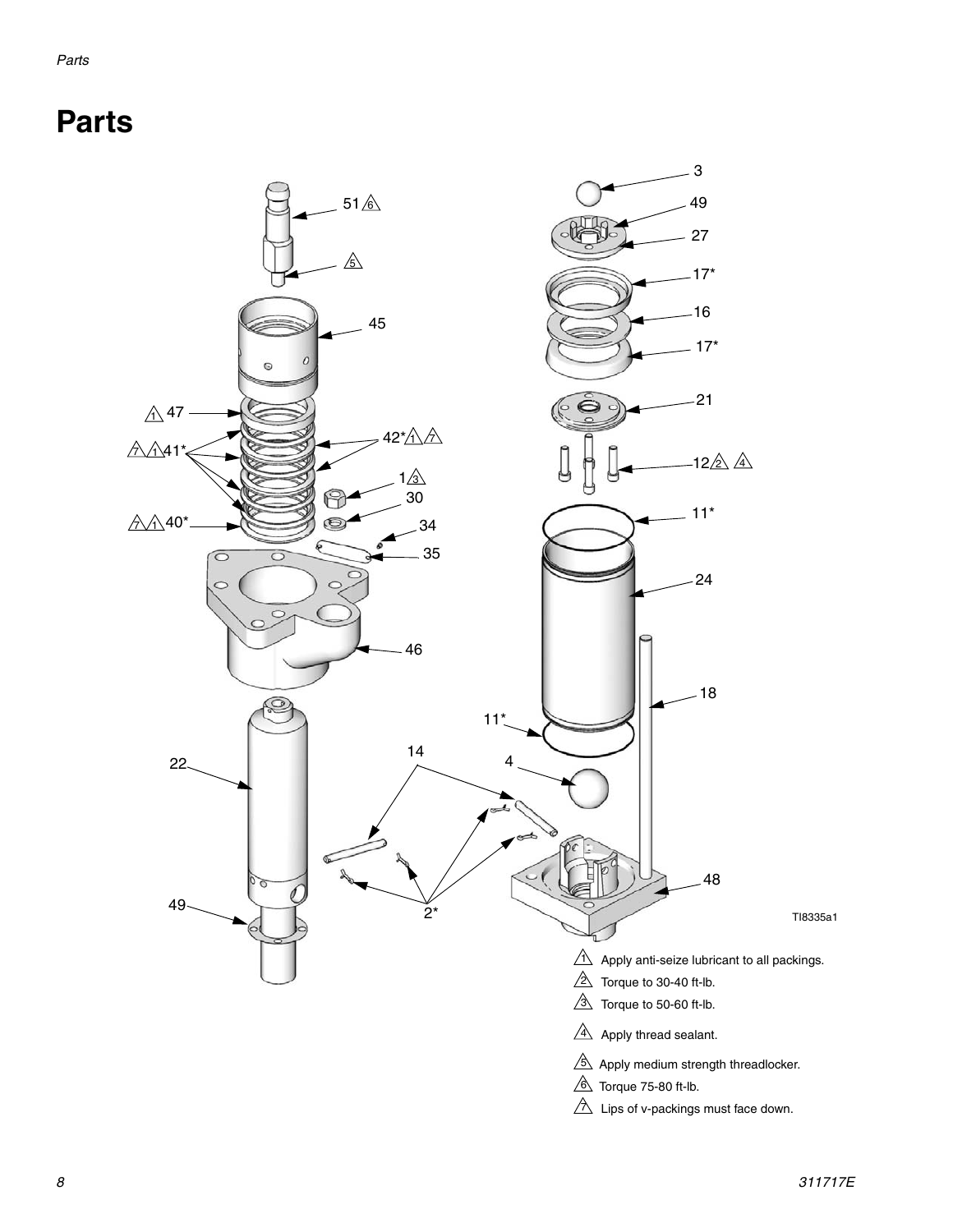### **Model 253597 and L10XCS, Carbon Steel Lowers**

|                    |        |                                                          | Qt             |
|--------------------|--------|----------------------------------------------------------|----------------|
| Ref.               | Part   | <b>Description</b>                                       | y              |
| 1                  | 100127 | NUT; mscr, hex                                           | $\overline{4}$ |
| $2^*$              | 100579 | PIN; cotter                                              | 4              |
| 3                  | 101178 | <b>BALL</b> ; metallic                                   | $\mathbf{1}$   |
| 4                  | 101718 | BALL; steel                                              | 1              |
| $11*$              | 111334 | O-RING, PTFE                                             | $\overline{c}$ |
| 12                 | 104272 | SCREW; cap; sch                                          | 4              |
| 14                 | 161599 | PIN; ball stop                                           | $\overline{c}$ |
| 16                 | 166597 | SPACER; packing                                          | 1              |
| $17*$              | 188846 | PACKING; cup, UHMWPE                                     | $\overline{c}$ |
| 18                 | 171692 | ROD; tie                                                 | 4              |
| 21                 | 171696 | GUIDE; piston                                            | $\mathbf{1}$   |
| 22                 | 178508 | ROD; displacement                                        | 1              |
| 24                 | 181269 | CYLINDER; motor; hydr                                    | $\mathbf{1}$   |
| 27                 | 223438 | RETAINER; piston                                         | 1              |
| $28\blacktriangle$ | 172479 | TAG; warning                                             | $\mathbf{1}$   |
| 30                 | 100128 | WASHER; lock                                             | 4              |
| 34                 | 100055 | SCREW; drive; #6                                         | 2              |
| 38                 | 178509 | PLUG; disp. rod                                          | 1              |
| 40*                | 104260 | GLAND; pkg; male                                         | $\mathbf{1}$   |
| 41*                | 108845 | PACKING; vee, UHMWPE                                     | 4              |
| 42*                | 104263 | PACKING; vee; leather; used on Model<br>253597           | $\overline{c}$ |
|                    | 111327 | PACKING, vee; PTFE; used on Model<br>L <sub>10</sub> XCS |                |
| 45                 | 186054 | CUP; wet                                                 | 1              |
| 46                 | 15J780 | HOUSING; outlet; pump                                    | $\mathbf{1}$   |
| 47                 | 186056 | <b>BEARING, PEEK</b>                                     | 1              |
| 48                 | 223437 | HOUSING; valve; intake                                   | $\mathbf{1}$   |
| 49                 | 110728 | <b>GASKET</b>                                            | 1              |
| 51                 | 15H773 | <b>ADAPTER</b>                                           | $\mathbf{1}$   |
|                    |        | $\cdots$                                                 |                |

Included in Repair Kit 223439 (for Model 253597) or Repair Kit 224443 (for Model L10XCS).

- \*\* Recommended spare parts. Keep these spare parts on hand to reduce down-time.
- ▲ *Replacement Danger and Warning labels, tags, and cards are available at no cost.*

#### **Repair Kit 223439, for Model 253597**

| Part   | <b>Description</b>                | Ωt<br>٧. |
|--------|-----------------------------------|----------|
| 100103 | PIN, cotter; 1.5 in. (38 mm long) | 1        |
| 100579 | PIN, cotter; 1 in (25.4 mm) long  | 4        |
| 111334 | O-RING; PTFE                      | 2        |
| 188846 | PACKING, cup; UHMWPE              | 2        |
| 104260 | GLAND, male                       | 1        |
| 108845 | V-PACKING: UHMWPE                 | 4        |
| 104263 | V-PACKING; leather                | 2        |

### **Repair Kit 224443, for Model L10XCS**

|  |        |                                   | Qt             |
|--|--------|-----------------------------------|----------------|
|  | Part   | <b>Description</b>                | y.             |
|  | 100103 | PIN, cotter; 1.5 in. (38 mm long) | 1              |
|  | 100579 | PIN, cotter; 1 in (25.4 mm) long  | 4              |
|  | 111334 | O-RING; PTFE                      | $\overline{2}$ |
|  | 188846 | PACKING, cup; UHMWPE              | 2              |
|  | 104260 | GLAND, male                       | 1              |
|  | 108845 | V-PACKING; UHMWPE                 | 4              |
|  | 111327 | <b>V-PACKING; PTFE</b>            | 2              |
|  | 186056 | <b>BEARING, PEEK</b>              |                |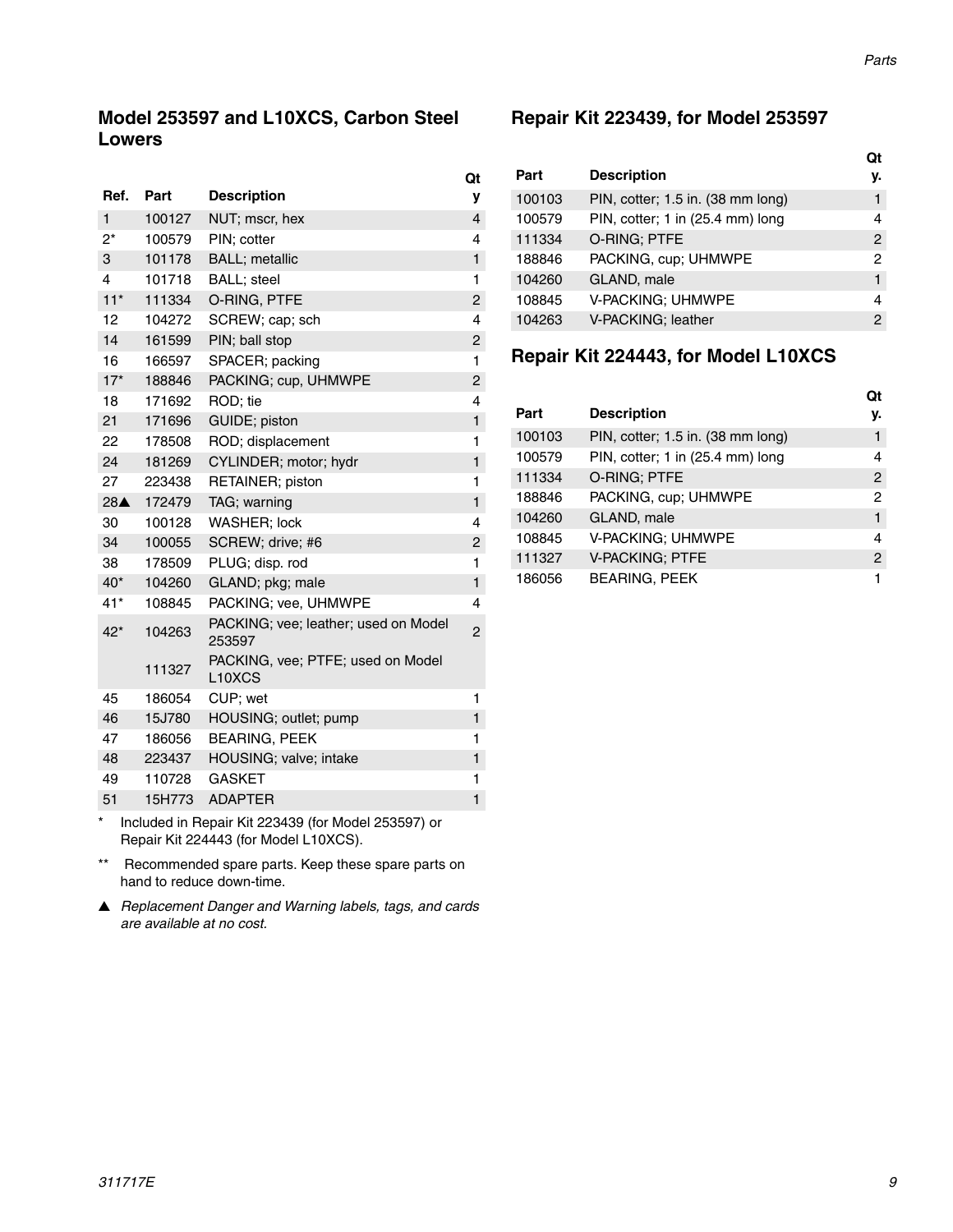# <span id="page-9-0"></span>**Outlet Housing Mounting Hole Layout**

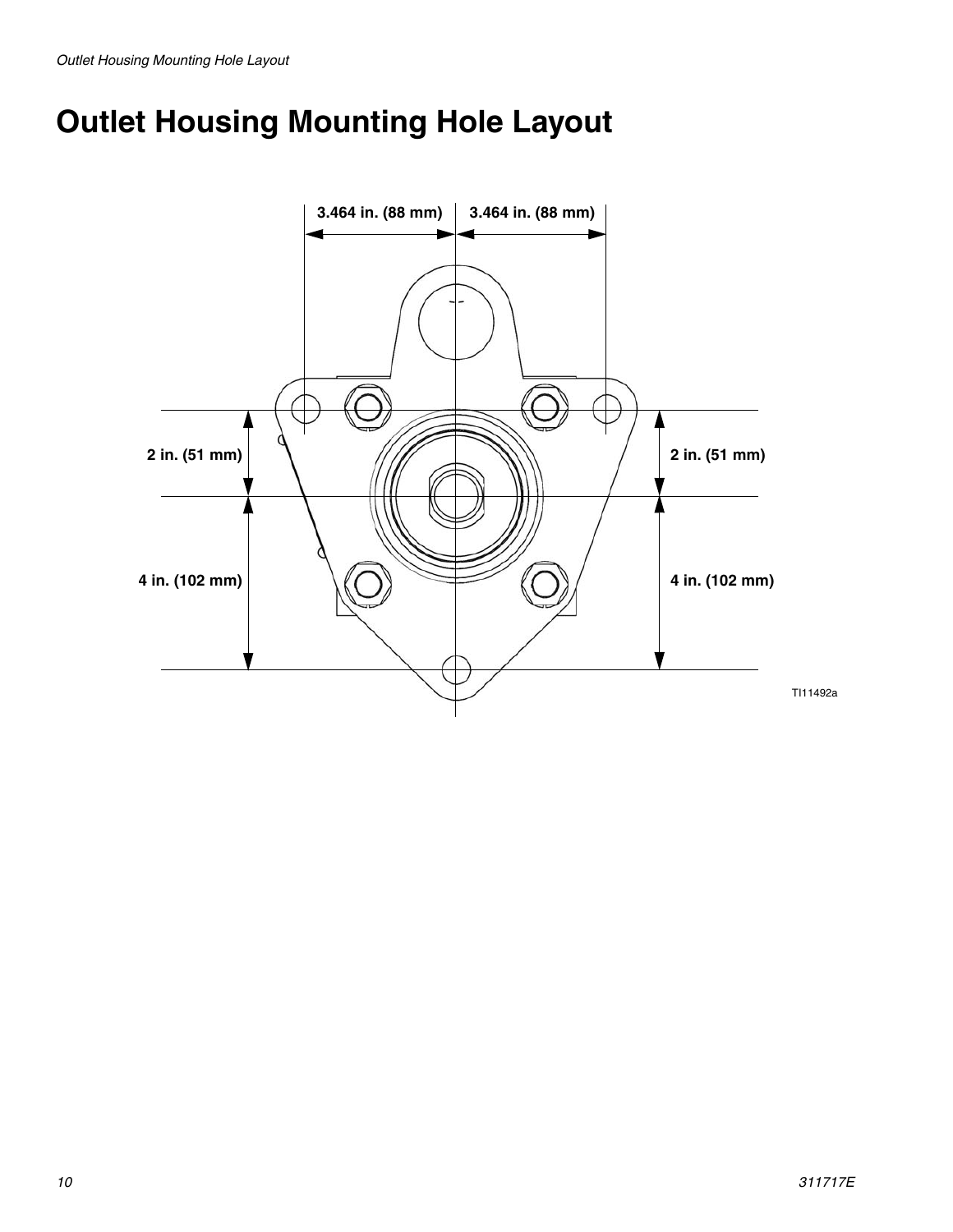# <span id="page-10-0"></span>**Dimensions**

| (Height)<br>in. $(mm)$ | в<br>(Inlet)   | С<br>(Outlet)      | Weight<br>(approx)<br>$lb$ (kg) |
|------------------------|----------------|--------------------|---------------------------------|
| 22.1(561)              | 2 in. $npt(f)$ | 1-1/2 in. $npt(f)$ | 50(22.5)                        |



Polyethylene, Leather, PTFE, Polyetheretherketone

# **Technical Data**

| Chrome, Zinc, and electroless Nickel Plating, Buna-N, |
|-------------------------------------------------------|
| Tungsten Carbide, Nylon, Ultra-High Molecular Weight  |

(PEEK)